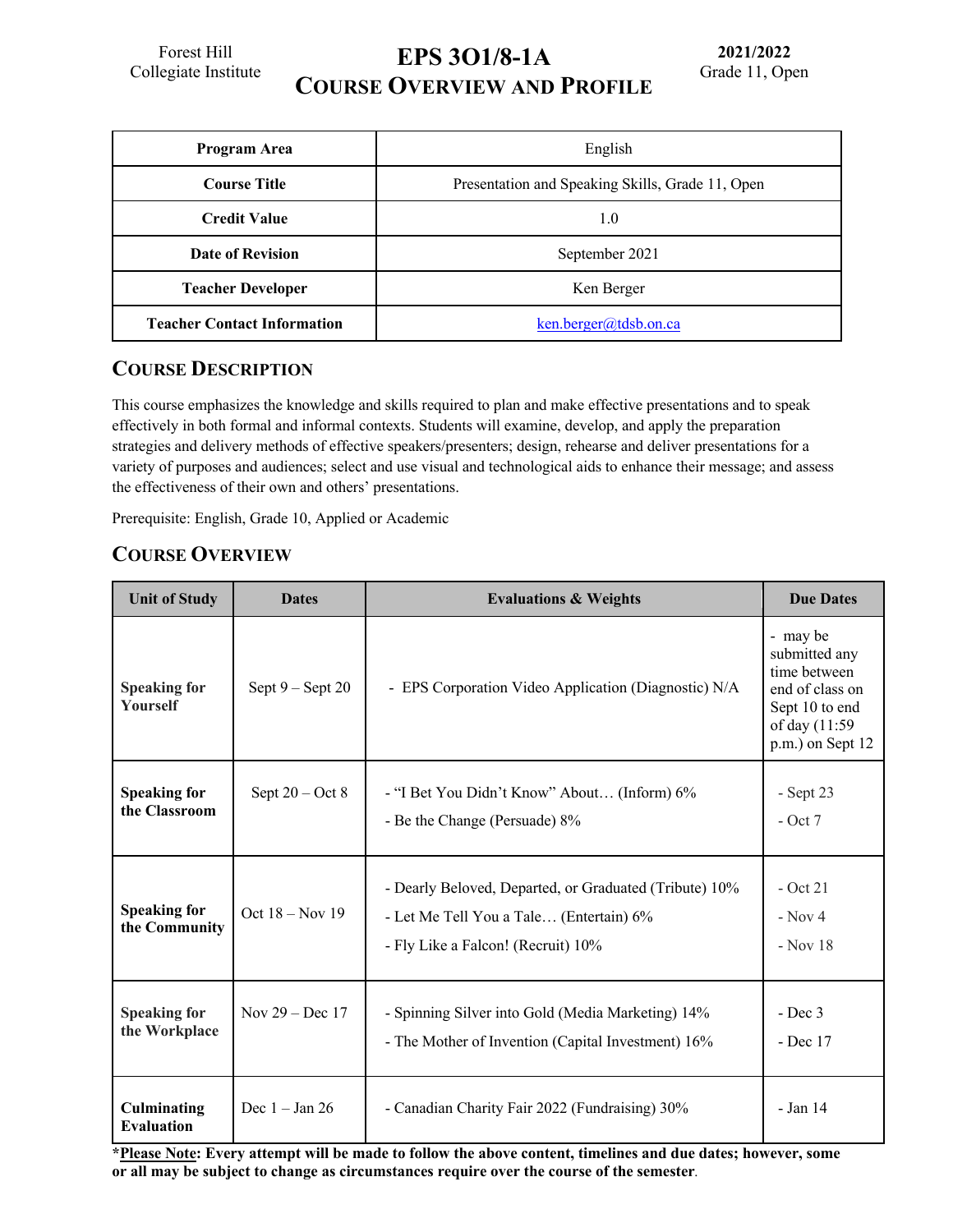#### **ASSESSMENT AND EVALUATION**

- The primary purpose of assessment and evaluation is to improve student learning.
- Assessment is when teachers examine student contributions to class activities and discussions, process work for assignments and projects, and other course performances that accurately reflect how well a student is achieving curriculum expectations in a course. The teacher uses this information to give students feedback they can use while completing tasks that will be evaluated.
- Evaluation refers to the process of assigning a mark to represent how the student's work demonstrates their achievement of established criteria.
- The achievement chart provides a standard, province-wide method for teachers to use in assessing and evaluating students' achievement. Students are evaluated according to major categories, or strands, in each course. Ministry curriculum documents provide detailed description of student achievement levels.
- In order to help you achieve success in this course, your teacher will use a variety of teaching, assessment, and evaluation strategies throughout the course to maximize your opportunities both to learn and demonstrate your learning.

| <b>Term / Culminating</b>                   | <b>Strand</b>                  | Weight |
|---------------------------------------------|--------------------------------|--------|
| Term                                        | Making<br>Presentations        | 35%    |
| 70% of your overall grade<br>in this course | Understanding<br>Presentations | 35%    |

This chart describes how you will be evaluated in this course:

| Culminating                                 | Culmin |     |
|---------------------------------------------|--------|-----|
| 30% of your overall grade<br>in this course |        | 30% |

# **LEARNING SKILLS**

- These are the skills and habits that are essential to success in school and in the workplace. The learning skills that will be evaluated in this course are:
	- Responsibility ○ Organization
- Collaboration
- Self Regulation
- Independent Work
- Teachers report achievement on the five Learning Skills using letter symbols:
	- $\circ$  E = Excellent
	- $\circ$  G = Good
	- $\circ$  S = Satisfactory
	- $\circ$  N = Needs Improvement
	- Learning Skills affect levels of achievement, but are not included in the determination of the final grade for this course. An assessment of a student's Learning Skills in this course will appear as a separate section of each Report Card.

# **ACADEMIC HONESTY**

● Students are expected to submit only their own original work on evaluations done both in and out class.